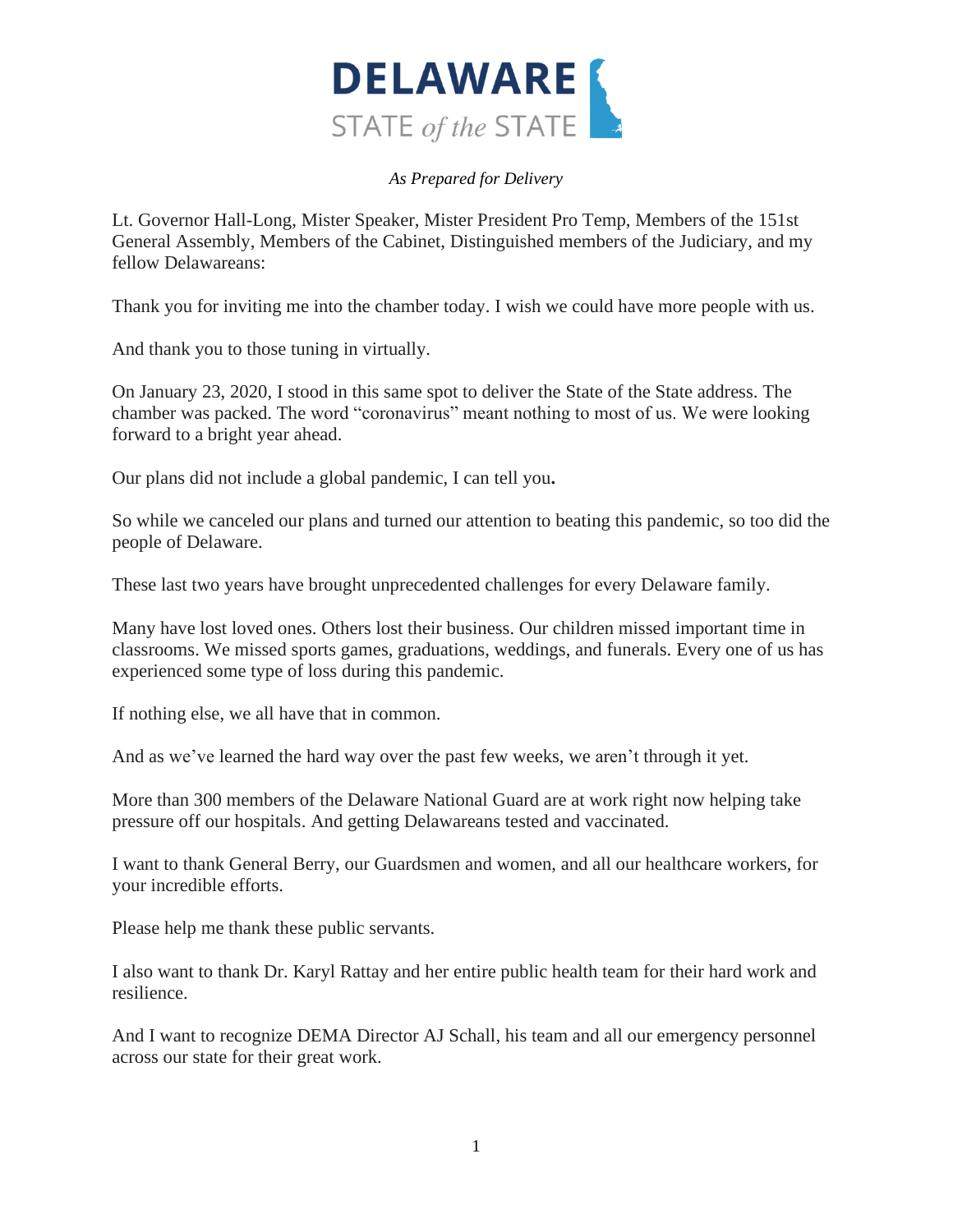

Over the last year, Director Schall, Dr. Rattay and their teams helped deliver more than 1.6 million vaccines to Delawareans.

Our Lieutenant Governor was instrumental in those efforts. She rallied communities, worked vaccine sites, and went out into neighborhoods, making sure people in every corner of our state had access to the vaccines.

And community leaders stepped up big – people like Reverend Rita Paige, Bernice Edwards, Darryl Chambers and his team, and Maria Matos.

Because of the efforts of so many, we were one of only 20 states to meet President Biden's goal – 70 percent of adults vaccinated by July 4.

This work saved lives.

We provided more than \$400 million in support to small businesses. We supported child care providers, who stayed on the job throughout this crisis.

And thanks to the hard work of educators, we got our children back in classrooms.

That's why, despite the trying times – and because of the ongoing sacrifice of so many Delawareans – I'm optimistic today.

Over the past two years, we've seen clearly that the people of our state are resilient. They're innovative. They're kind. They never give up. They're focused on the present – but hopeful for the future.

Because of the incredible strength of the people of our state. And because of their resilience. I can tell you confidently today that the state of our state is strong.

And we are eager for what lies ahead.

As we recover from this pandemic, it's clear that expanding economic opportunity for all Delaware families must be job number one.

We can all agree on this: a good job solves a lot of problems.

So let's start there.

On my first day in office in 2017, we partnered with the private sector to strengthen our economic development efforts.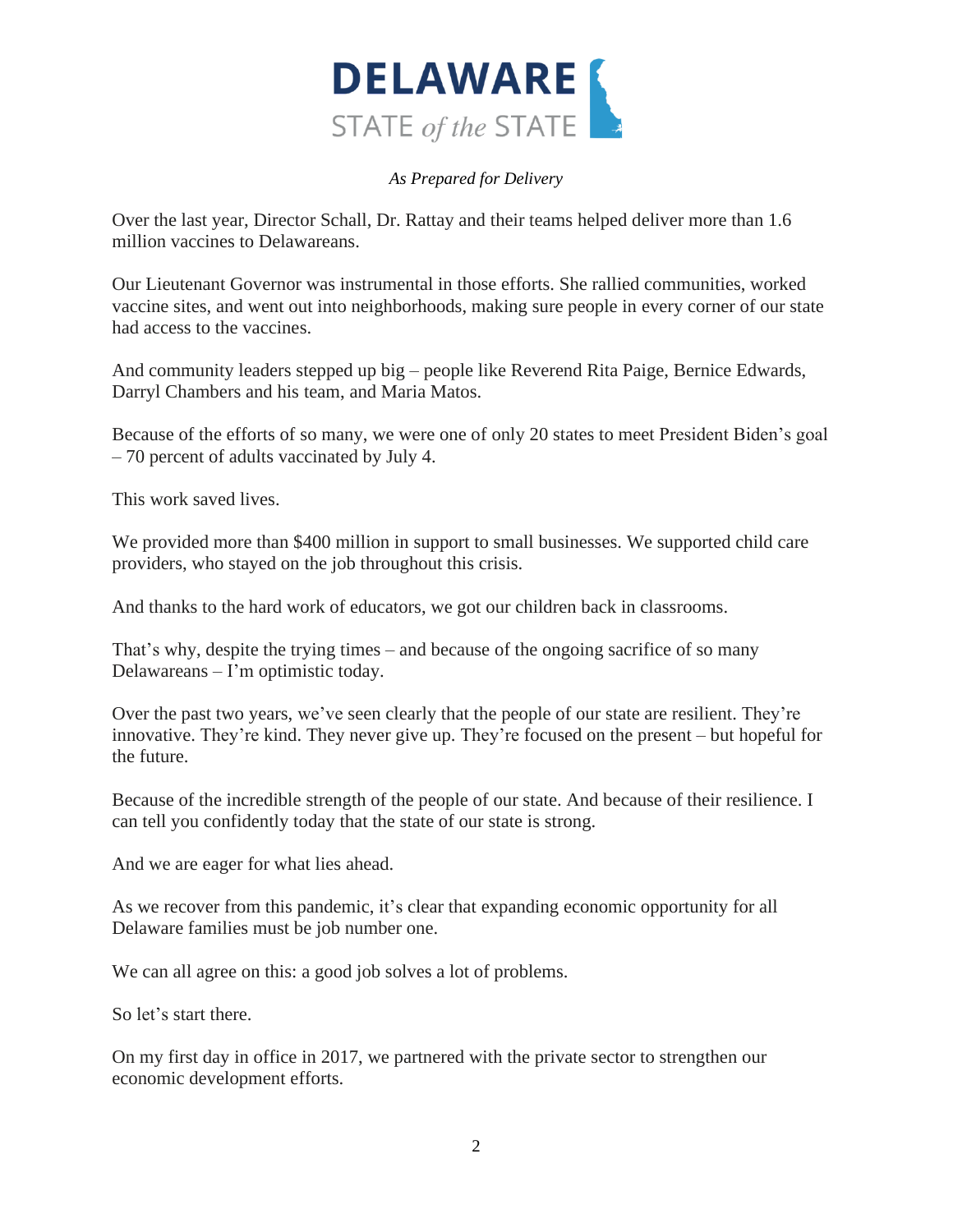

Working with all of you, we created the Delaware Prosperity Partnership.

And that idea has paid off.

Despite the pandemic, Delaware employers have added nearly 20,000 new jobs. The DPP helped them retain thousands more.

Delaware's economy has rebounded from the worst effects of COVID-19 more quickly than we could've imagined.

Our unemployment rate is now just above 5 percent, down from a high of 13.4 percent in April 2020.

Just last month, financial technology startup Investor Cash Management – or ICM – announced that it would move its headquarters from Chicago to downtown Wilmington.

ICM plans to invest \$15 million in its new headquarters and create almost 400 new jobs.

Prelude Therapeutics – an innovative company focused on new and effective cancer treatments has just signed a 13-year lease for a new headquarters at DuPont's old Chestnut Run campus.

The company grew out of the Delaware Innovation Space – our partnership with the University of Delaware and DuPont at the Experimental Station to support startup tech companies.

Incyte is another growing company with roots in the Delaware Innovation Space. Their new building in Wilmington, which is almost complete, will accommodate 500 employees.

We're building Delaware's economy for the future.

I especially want to thank members of the General Assembly who sit on the board of the DPP:

- Senator Jack Walsh
- Senator Brian Pettyjohn
- Representative Bill Bush
- And Representative Lyndon Yearick

We appreciate their participation and feedback.

As they can tell you, these new jobs are not just confined to the northern part of our state.

Baltimore-based textile manufacturer Avalon Industries is relocating and expanding in Dover.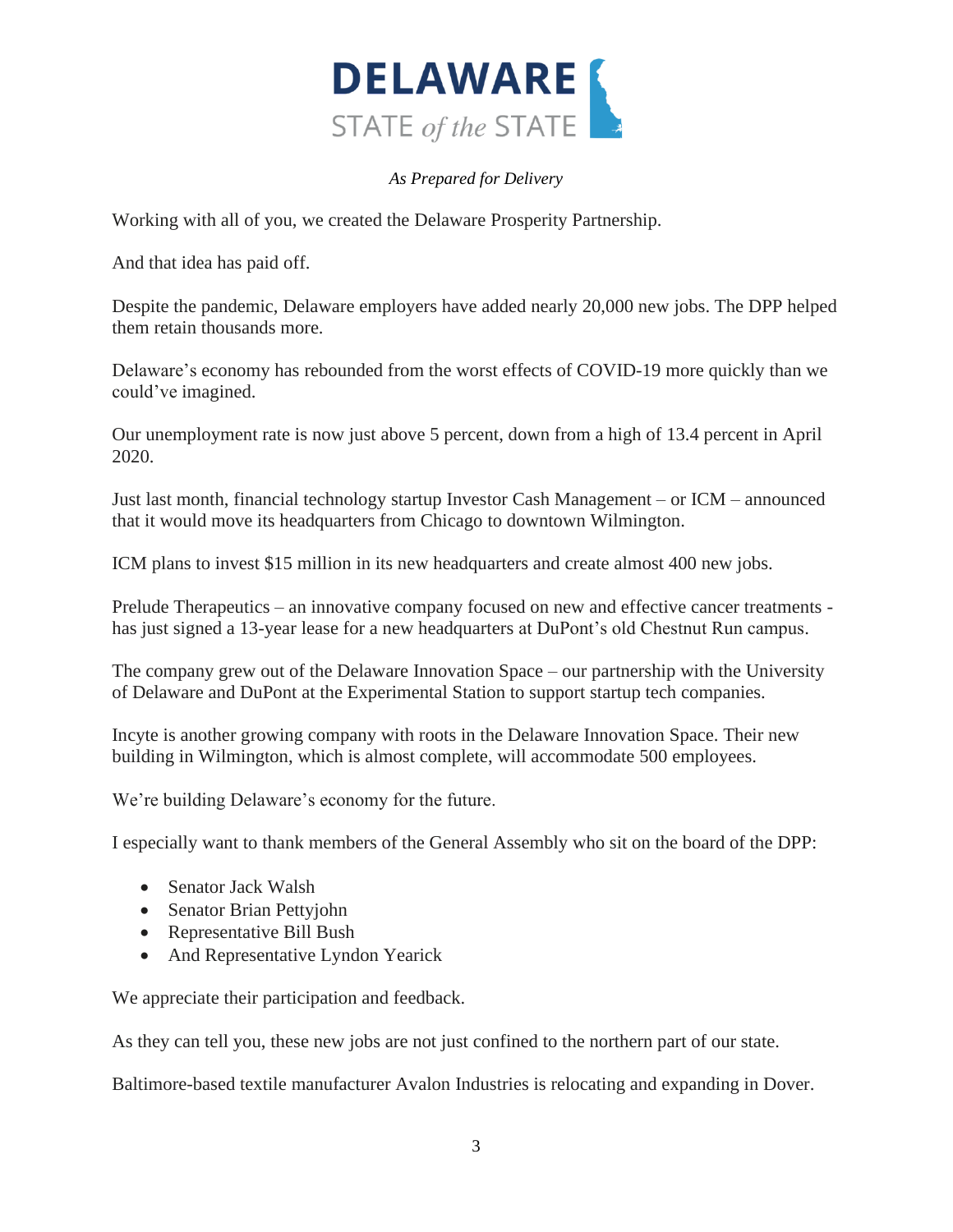

Miller Metal, a longtime leader in Delaware manufacturing, is adding jobs in Bridgeville.

And WuXi STA Pharmaceuticals is preparing to add 500 jobs and a half a billion dollars in capital investment at a massive new manufacturing facility in Middletown.

We also have some fun news on the tourism front.

In March, the Atlantic 10 Conference will bring its women's basketball Championship to the Chase Fieldhouse in Wilmington.

And in August, Wilmington Country Club will host the PGA and thousands of fans for the BMW Championship.

Delaware is on the map – and the future is bright.

And in terms of national and international attention, it certainly doesn't hurt to be home of the President of the United States.

Support from the federal government – and our President Joe Biden – will help us build on this economic work in communities up and down our state.

Using federal stimulus dollars, we'll build and upgrade libraries in every county.

We'll help nonprofits modernize their buildings so they can better serve the people of our state.

We'll significantly increase resources for our gun violence prevention program in Wilmington and Dover.

Working with many of you and House Majority Leader Longhurst in particular, we'll use federal money to improve our state's mental health services.

We'll supercharge our state's largest infrastructure plan.

We'll repair roads and bridges, invest even more in public transit, and build out electric vehicle infrastructure. So important for the future.

That will make commutes shorter, improve safety on our roads, and prepare Delaware for the future.

We're also investing in our environment, and we have a new Climate Action Plan to address the effects of climate change. Not just because it's the right thing to do.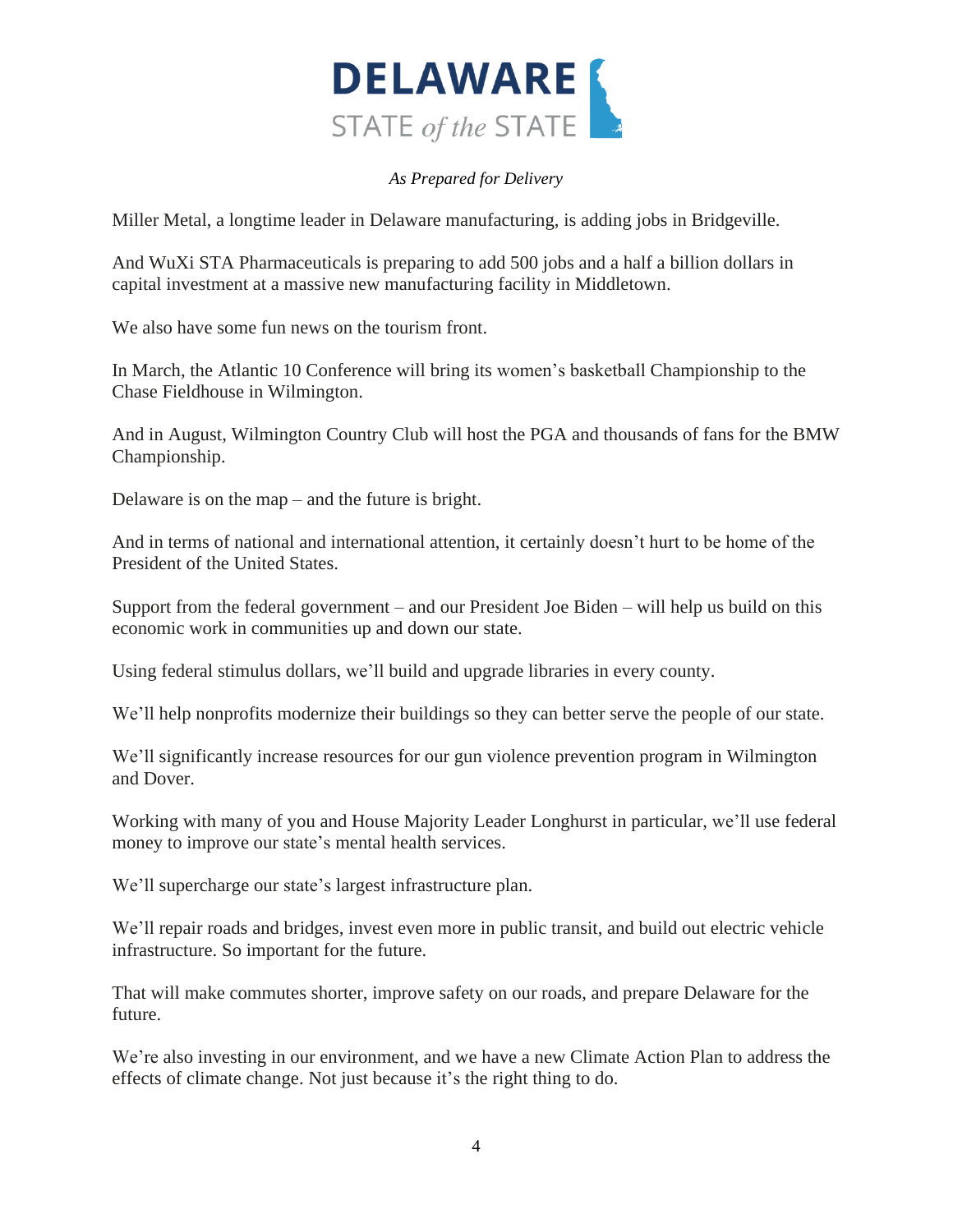

But because we know that vibrant outdoor spaces help attract new workers and families. I especially want to thank Senator Hansen for her work to protect our natural environment.

Delaware State Parks continue to be among the best in the country.

And you don't have to take my word for it.

In November, our Parks again received the National Gold Medal for Excellence.

Delaware is one of only two states to win this award twice.

Everyone should get out and enjoy our parks.

When I release my budget next week, we'll set aside another \$30 million for open space and farmland preservation. And Delaware has one of the most robust programs in the country.

Through a years-long partnership with Majority Leaders Longhurst and Townsend and your good work, we created the Clean Water Trust Fund.

With federal support, we'll be investing more than \$400 million in Delaware's clean water infrastructure. And we're focused on underserved communities. This is an unprecedented opportunity to fix longstanding problems.

We all need to do our part to keep our natural areas clean, and free of trash. Just look around. It's a mess.

That's why we're continuing our efforts to Keep DE Litter Free. That's our slogan. I am determined to help clean up our highways and byways.

All these investments will strengthen our economy for the future.

We know that nationally, and in Delaware, small businesses drive job creation.

That's why, for the first time ever, we put a hyper focus on small business inside state government.

That includes supporting innovative new tech companies and mom-and-pop mainstream businesses.

Since 2019, our EDGE Grants program has supported more than 35 small businesses. These businesses are creating jobs and poised for growth.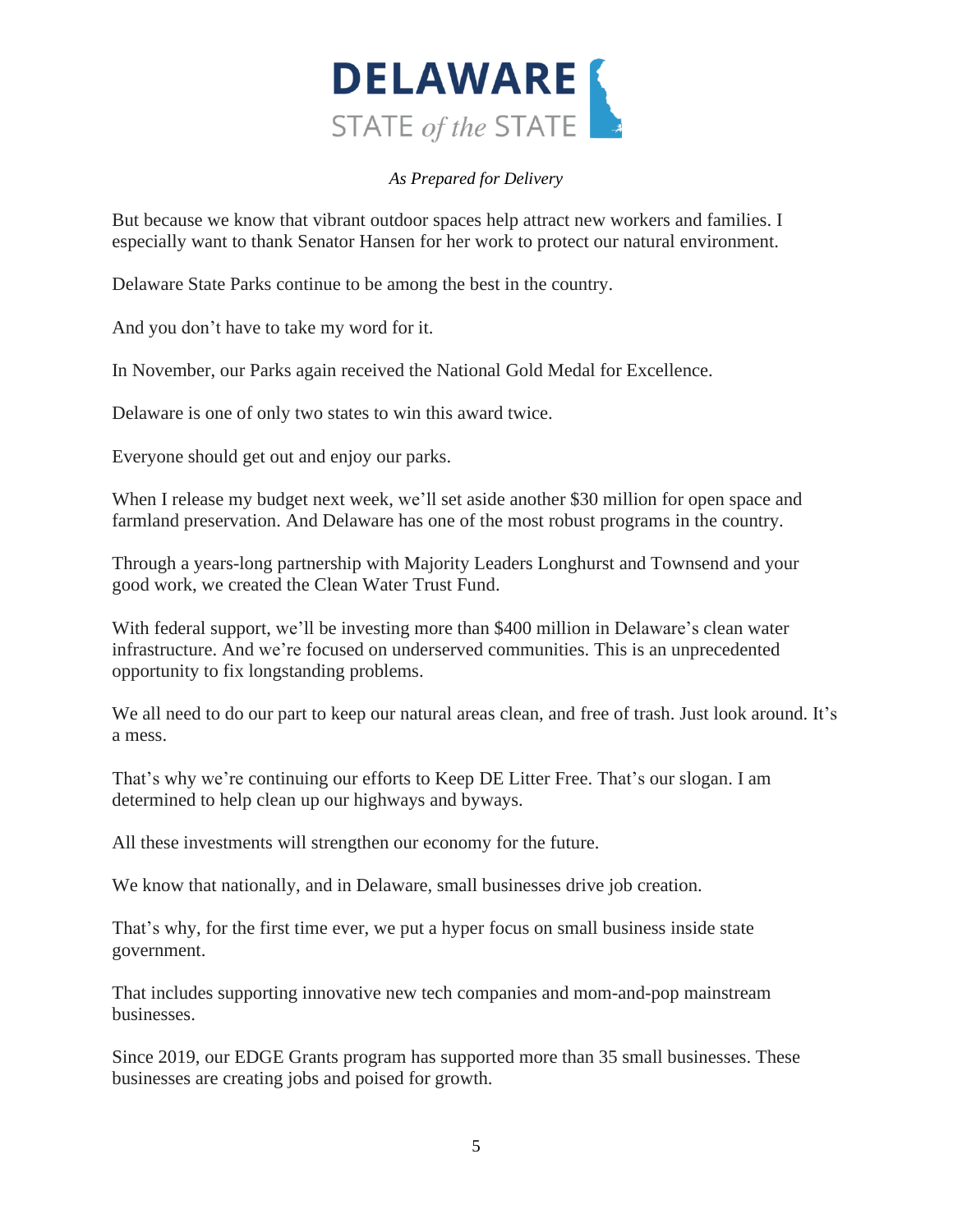

At the same time, we invested more than \$400 million in pandemic relief dollars to shore up businesses hardest hit by the pandemic – like bars and restaurants, museums, child care centers, and hotels.

Business owners tell me this helped them keep their doors open.

Supporting businesses also means supporting the employees who work there.

We know workers are not just looking for a job. They're looking for a way of life, especially as they start a young family.

They believe that good jobs should also support their families when they need that support the most.

And I agree.

Senator McBride has introduced legislation that would build on the work we've done for state employees and extend paid leave into the private sector.

It's the right thing to do - and it will make Delaware more attractive for younger workers.

I'd like to thank Senator McBride and Representative Heffernan for their leadership on this important issue.

With the leadership of Senator Walsh, we also set Delaware on course to a \$15 minimum wage.

We are taking the lead in state government. Two years ago, we made a commitment to make sure every state employee makes at least \$15 an hour.

Next week, when I release my budget, we'll talk more about how we're supporting state employees on the lower end of the wage scale.

Going forward, building a workforce ready for jobs of the future may be our biggest challenge – here in Delaware and across the nation.

Delaware employers have more than 33,000 open positions right now. But only 26,000 Delawareans are actively looking for work.

Across the country, there are 10.5 million open positions, but only 6.8 million applicants.

That's why we're investing more than \$50 million in federal stimulus funds to strengthen our workforce training programs.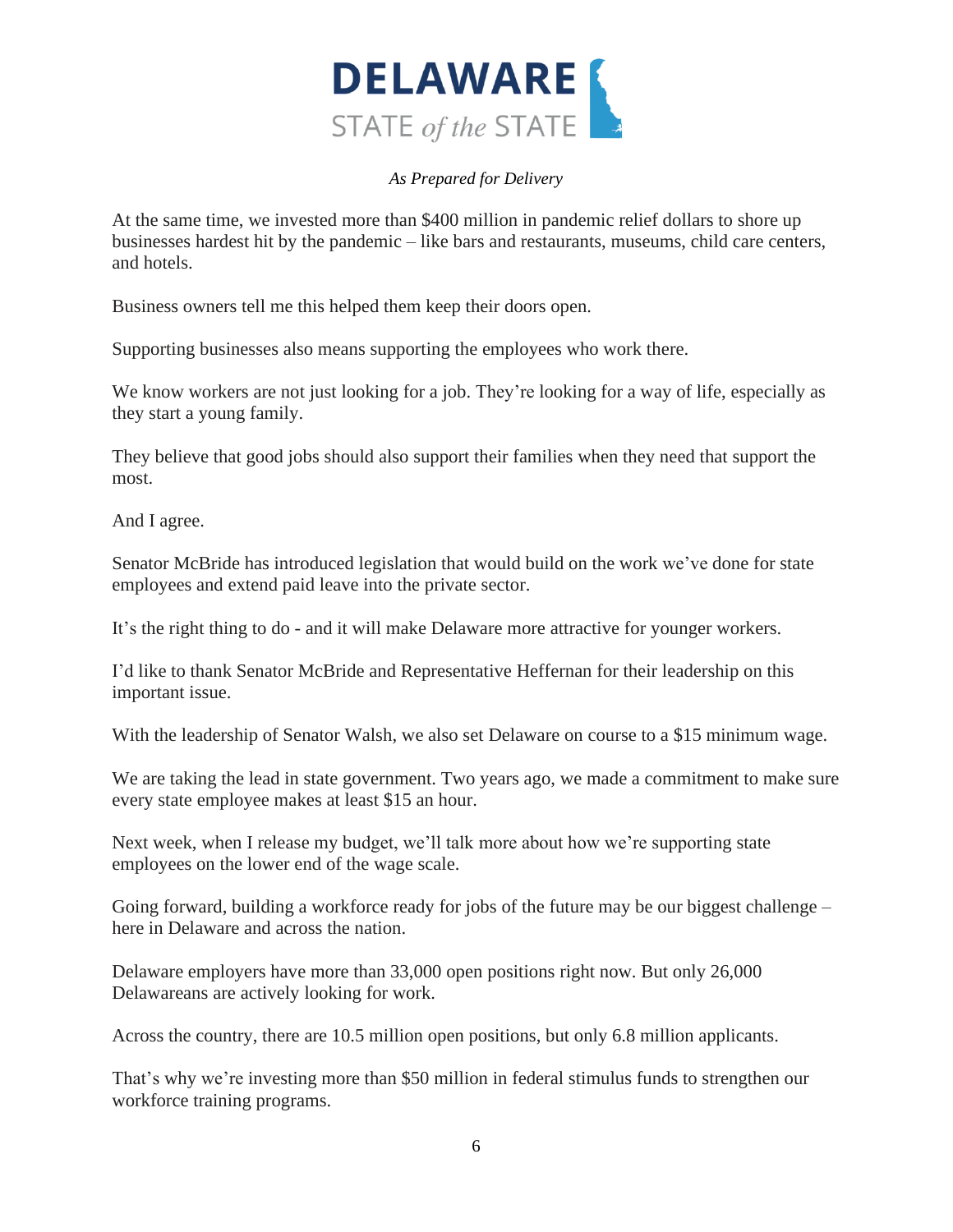

We're also expanding Pathways programs in public middle schools and high schools.

By next year, these public-private investments will expand the Pathways program to reach more than 6,000 middle school students and 80 percent of high school students.

That will help students like Imani Wulff-Cochrane, whom I met recently. Imani is a senior at St. George's Tech. She spends a third of her day in an early childhood center, learning on the job.

Imani's focus on work-based learning will prepare her to enter the workforce as soon as she graduates from high school.

Ultimately, I believe that expanding economic opportunity for everyone must start in the classroom. Over the past five years – working with all of you – we have made significant new investments in public education.

From Wilmington to Dover to Georgetown, we're investing more than \$300 million in the next two years for new school construction.

I want to thank members of the Bond Bill committee – and your chairs, Senator Poore and Representative Heffernan – for your support and leadership.

We know the pandemic put a strain on every part of our education system – from school bus drivers to classroom teachers to school nurses. Please join me in thanking our educators, and everyone who works in our schools for their incredible efforts.

Amidst all these challenges, last year, the General Assembly made permanent new resources to support low-income students and English learners in public schools.

Thanks to Representative Williams and Senator Poore, we finally invested in K-3 basic special education.

And it's making a real difference in classrooms.

One thing that the past two years have taught me is that there is value in acknowledging, and celebrating, the complexity of our state. And our complex and often difficult history. That's why I was proud to sign Representative Dorsey Walker's bill into law, ensuring that a robust, accurate, Black history curriculum is taught in Delaware public schools.

I was also fortunate to join Black clergy and community leaders in visiting the newly discovered African Burial Ground at the John Dickinson Plantation. And to partner with the Department of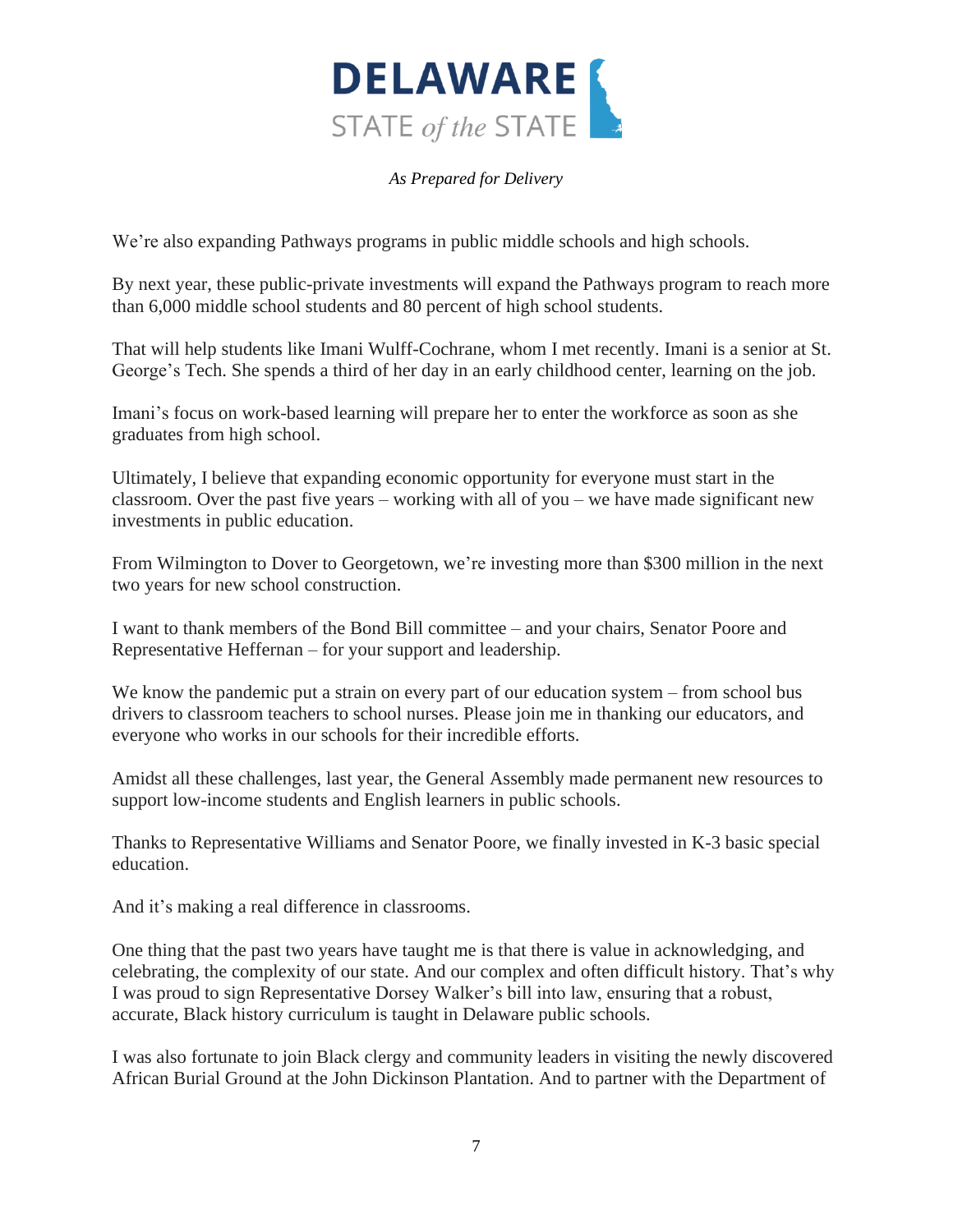

State, the Office of Statewide Equity Initiatives, the Delaware Heritage Commission, and Delaware State University to tell the public the real history of that site.

Over the past few months, I've been focused on making sure we finally deliver for the children of the City of Wilmington.

Despite the best efforts of teachers and administrators, children in our largest city are not getting the education they need to be successful in life.

We can do better – and we must. These children and their families deserve our best efforts.

Over the last month, I've knocked doors and talked directly to parents and students.

I know they're eager for change. They want better.

I've talked to, and heard from, educators in our City schools.

The idea of the Wilmington Learning Collaborative is based on models we've seen be successful in other parts of the country.

We're asking districts that serve our students in the city – Red Clay, Brandywine, and Christina – to work together on behalf of these children.

This model will place more decision-making in the hands of educators and local communities. And it'll offer more support for students, families, and importantly the teachers in the classroom.

It will place a hyper focus on these students and the challenges they face.

It doesn't solve every problem, to be sure.

We will continue to work with Senator Lockman and the Redding Consortium to focus on issues around redistricting and the high school challenge for city students. These are certainly important issues.

But we can't let those issues hold us up.

We can't afford to wait. And we can't afford to keep doing the same thing and expecting a different result.

Please join me in finally doing right by these children.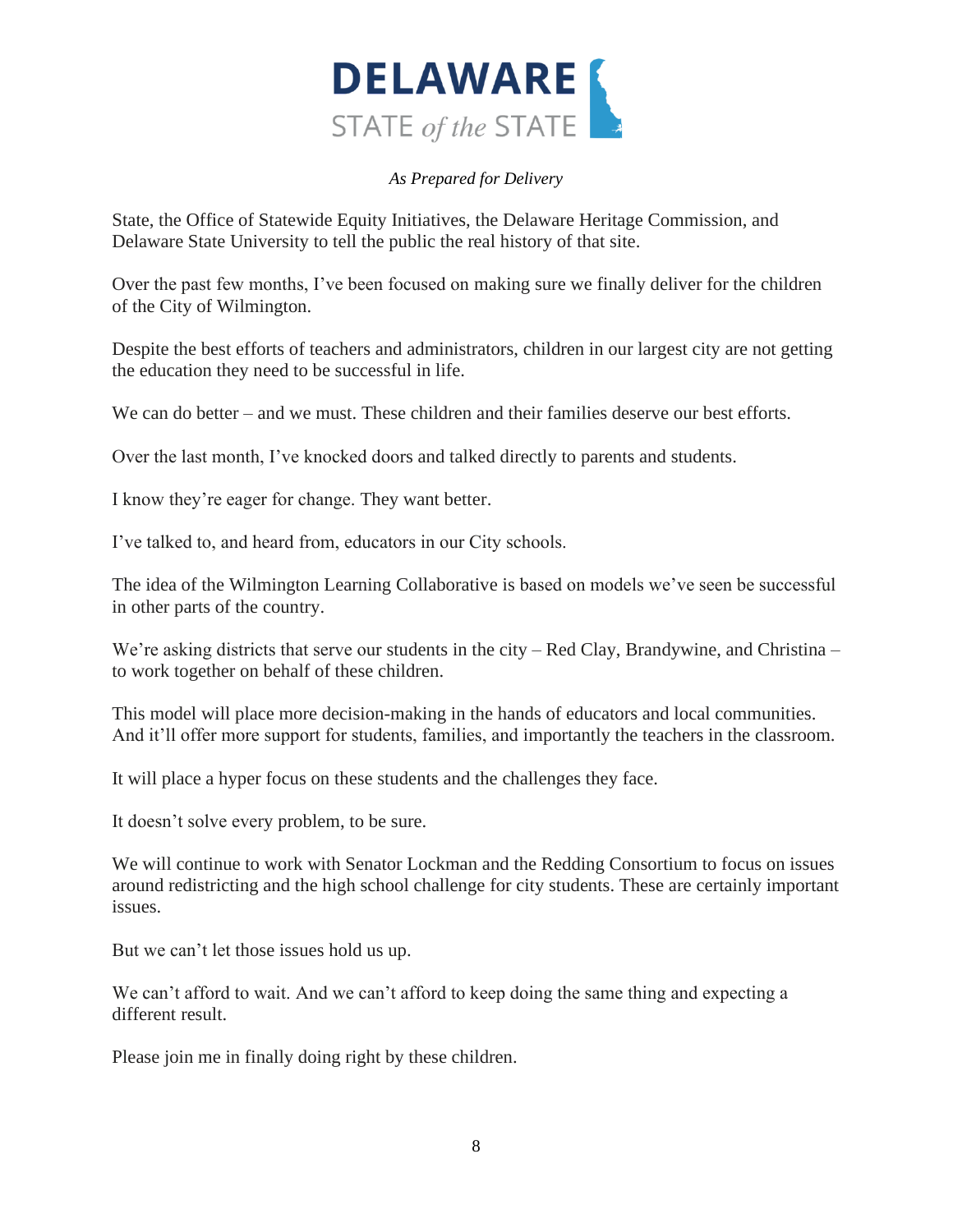

We know that a good education is not the only thing children and families need in order to be successful.

State Housing Director Eugene Young and his team have been working hard to address a housing crisis that has been made worse by the pandemic.

Using federal funds, the State Housing Authority is partnering with the private sector to rebuild the Riverside community in northeast Wilmington. It's a very exciting project.

The Housing Authority has made available \$50 million in rental and mortgage assistance to Delawareans struggling to get by across our state.

And over the next three years, we will invest federal dollars to revitalize and develop more than 1,200 affordable housing units in Kent and Sussex counties. That's in addition to expanding down payment and settlement assistance for homebuyers.

These investments will go a long way to support Delawareans who need it most – and strengthen our economy at the same time.

It's also way past time to make sure every home and business is connected to the internet.

Currently, close to 11,600 Delaware homes and businesses lack access to high-speed broadband.

Delawareans rely on stable internet connections to apply for jobs, help their children do homework, work from home, or continue their education online.

We're investing over \$100 million in federal money to make sure everyone has access to a hardwired connection. Mostly in Kent and Sussex counties.

We also continue to tackle the epidemic of substance abuse statewide. Our Lieutenant Governor's leadership of the Behavioral Health Consortium is having a real impact.

Despite the national rise in overdose rates during COVID, Delaware was one of only four states to see a decrease in the rate of overdose deaths.

The Lieutenant Governor will continue to be a driving force to ensure access to treatment and prevention.

I also want to take this opportunity to thank my wife, Tracey, for her support during this challenging time. And for her relentless advocacy on behalf of children across our state.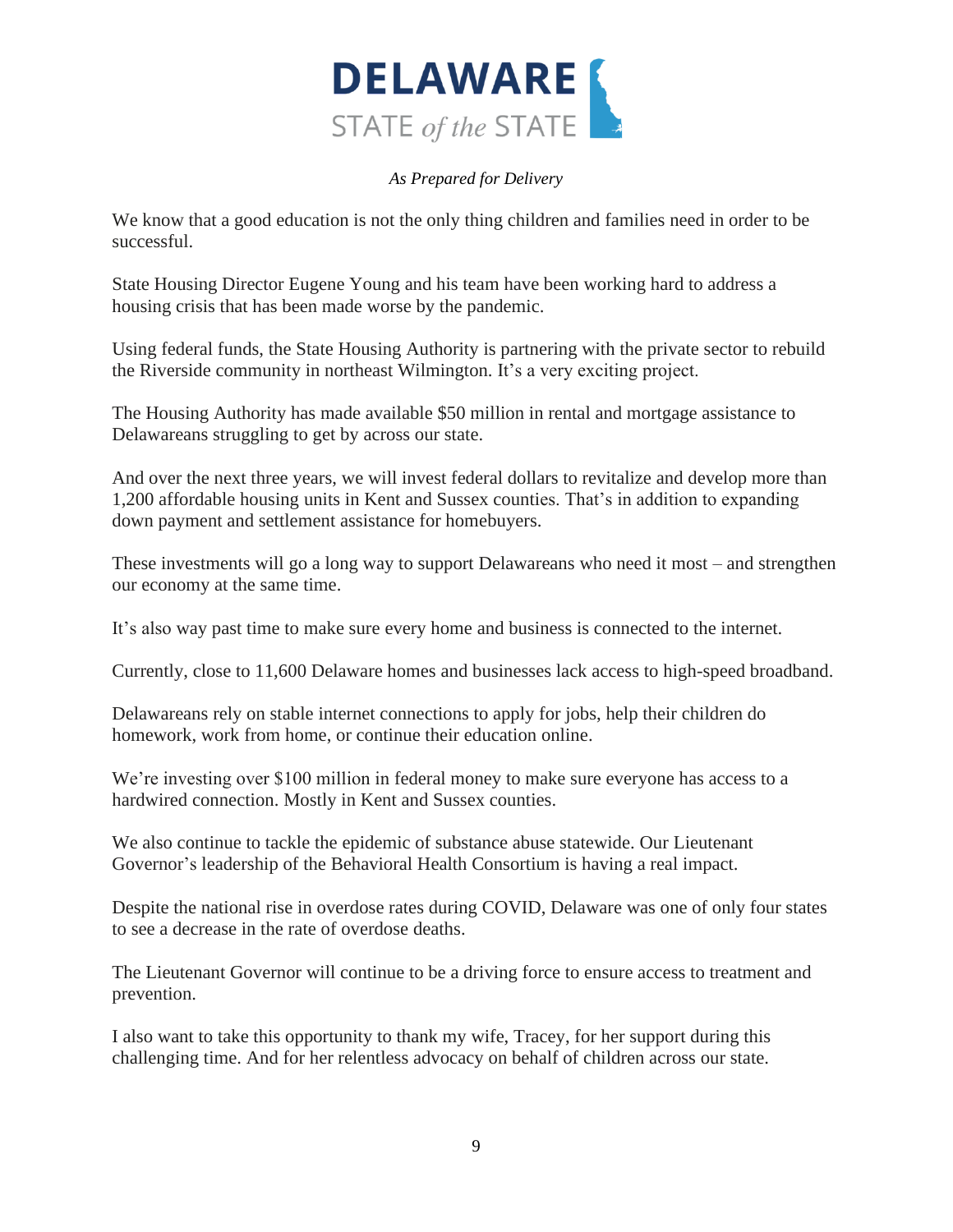

She always reminds me how much children have sacrificed through this pandemic to keep their families and communities safe.

Through her First Chance Delaware initiative, Tracey has put a spotlight on issues facing children and has shown the value of working together.

Through Trauma Matters Delaware – and in partnership with Casey Family Programs – Tracey is tackling the effects of trauma on Delaware children and families.

Tracey has also partnered with the Food Bank of Delaware, which has stepped up time and again during this pandemic. I'd like to thank the Food Bank, its workers, and volunteers for their incredible work.

Probably our most popular statewide initiative this year has been Tracey's work with the Dolly Parton Imagination Library. Everybody loves Dolly.

This program provides free books to children – enrolling newborns before they leave the hospital – and helps families build libraries that can last generations.

Please join me in thanking Tracey for her work.

Let me be clear about this point – and you won't be surprised to hear it.

We can't make investments in public education – or infrastructure, or public safety - without a long-term, sustainable financial plan.

Responsibly managing our state budget is more important than ever.

And it's what every taxpayer I've ever talked to expects.

Over the past five years, we have worked hard – and worked together – to get our state budget in order. I'd like to thank members of the JFC – and your chairs, Senator Paradee and Representative Carson – for your work.

We have built significant new reserves and directed one-time revenue into one-time infrastructure projects.

We made it through the worst of the pandemic better than most states:

- WITHOUT painful budget cuts,
- WITHOUT tax increases.
- and WITHOUT layoffs of state employees.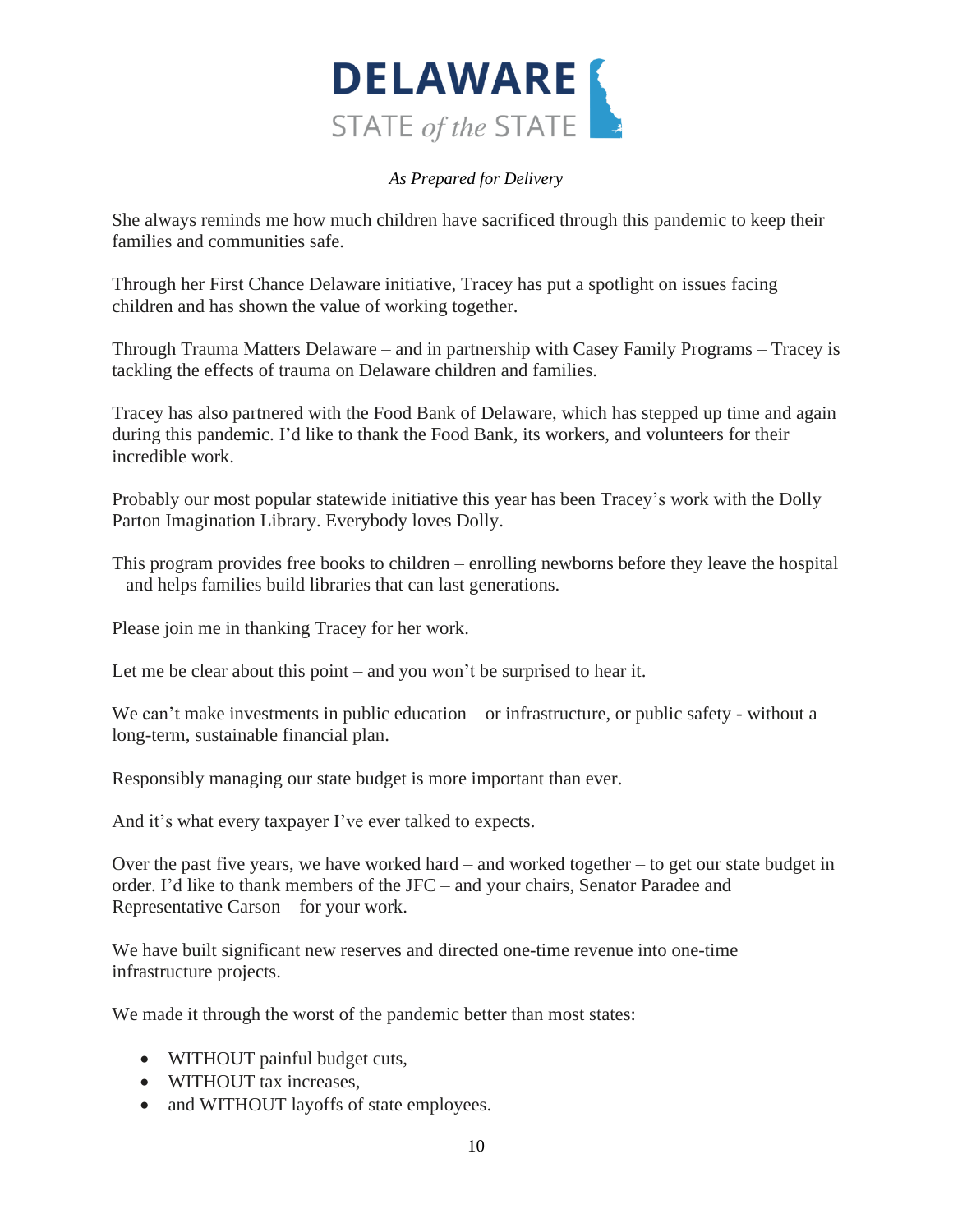

Next week, I will present a budget that stays true to these principles.

We will again invest in our classrooms with the expansion of Opportunity Funding.

We will use one-time revenue to continue the largest infrastructure program in Delaware history.

We have a unique opportunity to make real progress on these issues not just because of our work here in Delaware.

But also because of the passage of President Biden's Bipartisan Infrastructure bill.

With these investments, we'll strengthen our economy, expand opportunity, and support families as we finally emerge from this pandemic.

And we'll do it responsibly.

As most of you know, I've served in government now in some capacity for nearly three decades.

I've never seen a more challenging time.

As I think about the past two years, and how it fits into the long history of our great state, I can't help but think about the recent passing of Governor Ruth Ann Minner.

Governor Minner did not have an easy time leading up to being governor. Or during her two terms wrestling with your predecessors over a laundry list of sticky issues.

One thing you could count on with Ruth Ann, though, was when she faced a political issue or policy choice, she always approached it through the lens of: how it will affect people's everyday lives.

And another thing you could count on, was that when she made a tough call – and she had to make many – she would stand by it.

Please join me in a round of applause to pay tribute to this remarkable leader – the first woman governor of Delaware

Throughout this pandemic, I've had to make a lot of tough calls.

I know we've not always agreed on every decision. And I respect those differences.

But I hope you know this. I have always put Delawareans first.